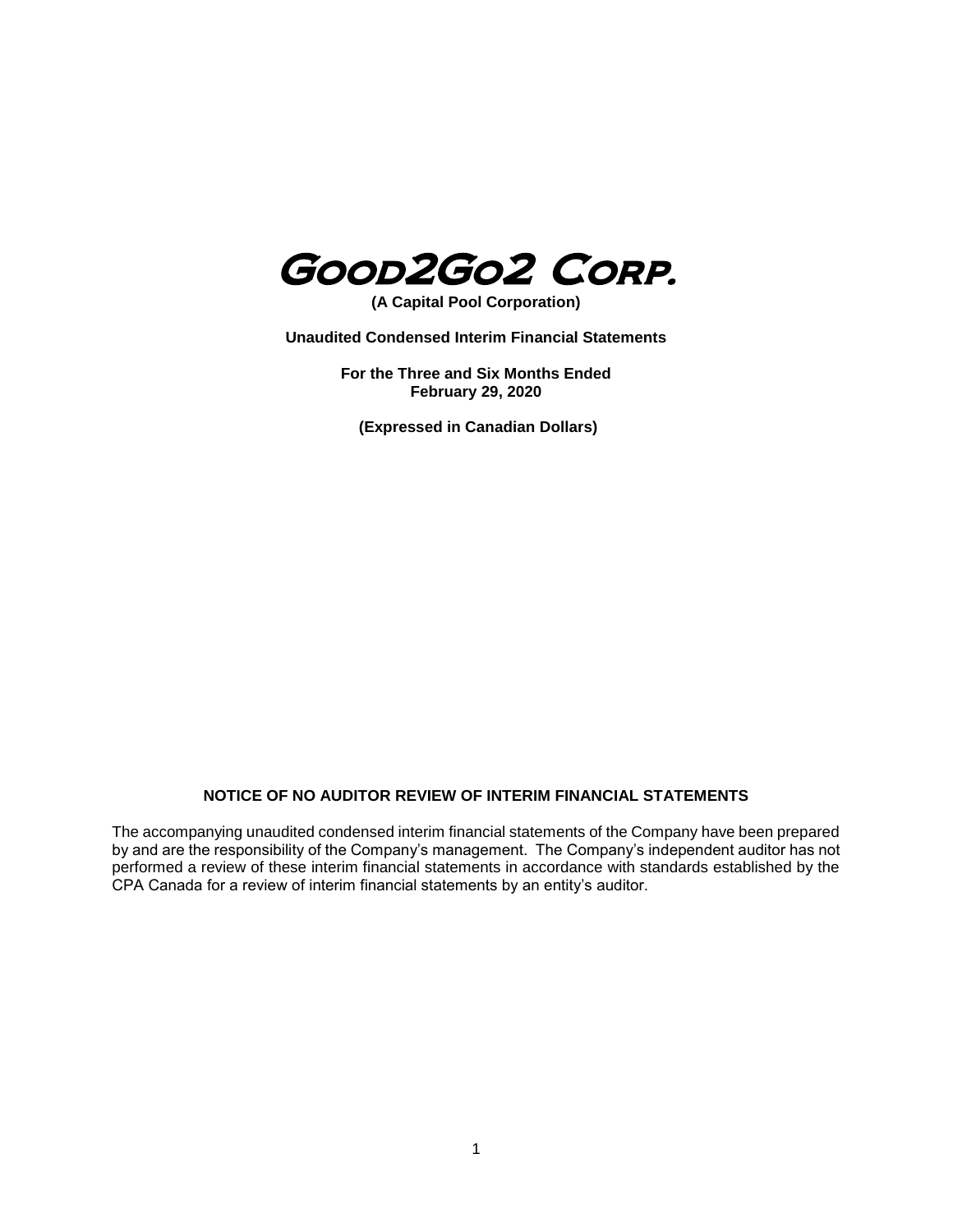# **Statements of Financial Position**

**Unaudited Condensed Interim Statements of Financial Position**

|                                                   | As at |                          | As at |                        |
|---------------------------------------------------|-------|--------------------------|-------|------------------------|
|                                                   |       | <b>February 29, 2020</b> |       | <b>August 31, 2019</b> |
| <b>Assets</b>                                     |       |                          |       |                        |
| <b>Current assets</b>                             |       |                          |       |                        |
| Cash held in trust                                | \$    | 246,828                  | S     | 124,091                |
| Deferred offering costs                           |       | 2,000                    |       | 12,500                 |
| <b>Total current assets</b>                       |       | 248,828                  |       | 136,591                |
| <b>Total Assets</b>                               | \$    | 248,828                  | \$    | 136,591                |
|                                                   |       |                          |       |                        |
| <b>Liabilities and Shareholders' Equity</b>       |       |                          |       |                        |
| <b>Current liabilities</b>                        |       |                          |       |                        |
| Accounts payable and accrued liabilities          | \$    | 734                      | -\$   | 31,190                 |
| <b>Total current liabilities</b>                  |       | 734                      |       | 31,190                 |
| <b>Shareholders' equity</b>                       |       |                          |       |                        |
| Common shares (Note 4 a)                          |       | 322,788                  |       | 150,000                |
| Common share purchase warrants (Note 4 b)         |       | 11,871                   |       |                        |
| Common share purchase options (Note c)            |       | 37,641                   |       |                        |
| <b>Deficit</b>                                    |       | (124,206)                |       | (44,599)               |
| <b>Total shareholders' equity</b>                 |       | 248,094                  |       | 105,401                |
| <b>Total Liabilities and Shareholders' Equity</b> | \$    | 248,828 \$               |       | 136,591                |
| Subsequent Event (Note 6)                         |       |                          |       |                        |

**The accompanying notes are an integral part of these financial statements**

## **Approved by the Board of Directors**

(signed) *"James Cassina"* (signed) *"Sandra Hall"* **James Cassina, Director Cassina, Director Cassina, Director Sandra Hall, Director Sandra Hall**, Director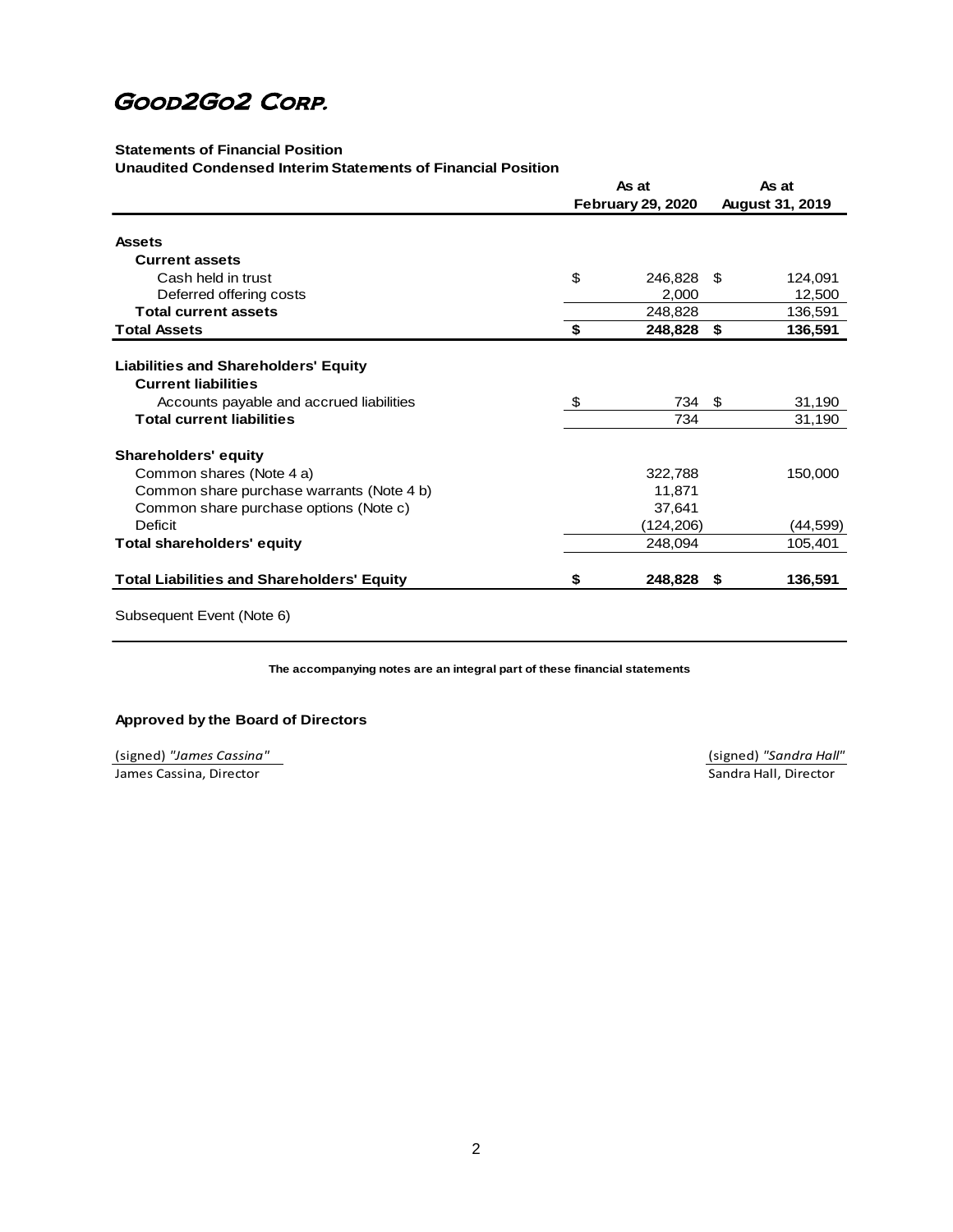**Unaudited Condensed Interim Statements of Loss and Comprehensive Loss**

|                                                        | <b>Three Months Ended</b><br><b>February 29, 2020</b> |                   |  | <b>Six Months Ended</b><br><b>February 29, 2020</b> |  |
|--------------------------------------------------------|-------------------------------------------------------|-------------------|--|-----------------------------------------------------|--|
|                                                        |                                                       |                   |  |                                                     |  |
| <b>Expenses</b>                                        |                                                       |                   |  |                                                     |  |
| Professional fees                                      | \$                                                    | 21,535 \$         |  | 23,708                                              |  |
| Filing fees                                            |                                                       | 517               |  | 9,049                                               |  |
| Stock based compensation (Note 4 c)                    |                                                       | 37.641            |  | 37,641                                              |  |
| Stock exchange fees                                    |                                                       | 8.702             |  | 8,702                                               |  |
| Transfer agent fees                                    |                                                       | 507               |  | 507                                                 |  |
| Net loss and comprehensive loss                        |                                                       | 68,902 \$         |  | 79,607                                              |  |
| Net loss per share, basic and diluted                  |                                                       | 0.17 <sup>5</sup> |  | 0.20                                                |  |
| Weighted Average shares outstanding, basic and diluted |                                                       | 395.604           |  | 395.604                                             |  |

**The accompanying notes are an integral part of these financial statements**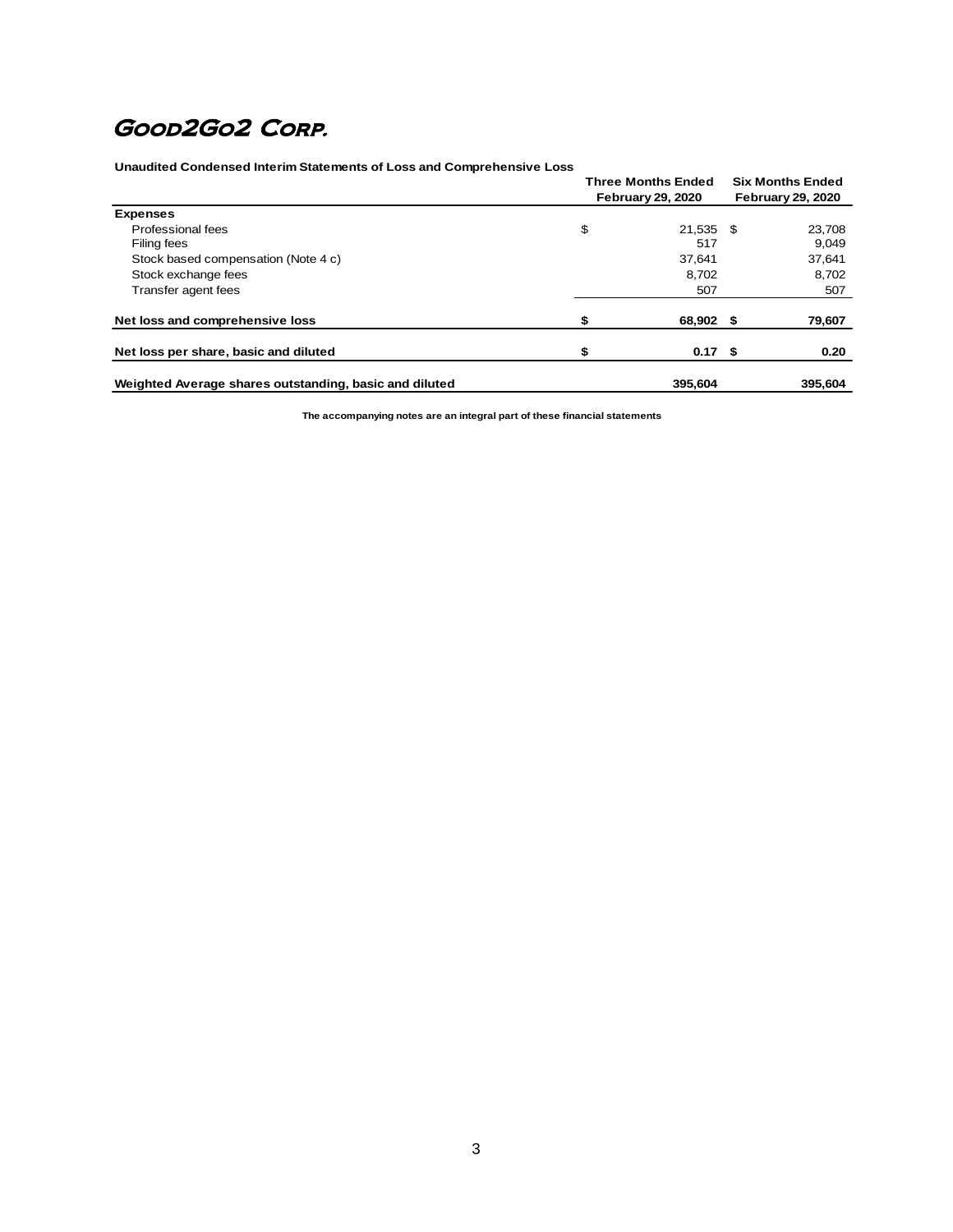**Unaudited Condensed Interim Statement of Changes in Shareholders' Equity** 

|                              | <b>SHARE</b><br><b>CAPITAL</b><br>Number of<br><b>Common Shares</b> | <b>SHARE</b><br><b>CAPITAL</b><br>Common shares | <b>PURCHASE</b><br><b>WARRANTS</b> | <b>COMMON SHARE COMMON SHARE</b><br><b>PURCHASE</b><br><b>OPTIONS</b> | <b>DEFICIT</b> | <b>TOTAL</b><br><b>SHAREOLDERS'</b><br><b>EQUITY</b> |
|------------------------------|---------------------------------------------------------------------|-------------------------------------------------|------------------------------------|-----------------------------------------------------------------------|----------------|------------------------------------------------------|
| Balance, March 21, 2019      |                                                                     |                                                 |                                    |                                                                       |                |                                                      |
| Share subscriptions (Note 4) | 3.000.000                                                           | 150.000                                         |                                    |                                                                       |                | 150,000                                              |
| Net loss for the period      |                                                                     |                                                 |                                    |                                                                       | (44, 599)      | (44, 599)                                            |
| Balance, August 31, 2019     | 3,000,000                                                           | 150,000                                         |                                    |                                                                       | (44, 599)      | 105,401                                              |
| Share subscription (Note 4)  | 200.000                                                             | 10.000                                          |                                    |                                                                       |                | 10,000                                               |
| Initial public offering      | 2.250.000                                                           | 225,000                                         |                                    |                                                                       |                | 225,000                                              |
| Fair value of agent warrants |                                                                     | (11, 871)                                       | 11.871                             |                                                                       |                |                                                      |
| Offering costs               |                                                                     | (50, 341)                                       |                                    |                                                                       |                | (50, 341)                                            |
| Share based compensation     |                                                                     |                                                 |                                    | 37,641                                                                |                | 37,641                                               |
| Net loss for the period      |                                                                     |                                                 |                                    |                                                                       | (79,607)       | (79, 607)                                            |
| Balance, February 29, 2020   | 5,450,000                                                           | 322,788                                         | 11,871                             | 37,641                                                                | (124, 206)     | 248,094                                              |

**The accompanying notes are an integral part of these financial statements**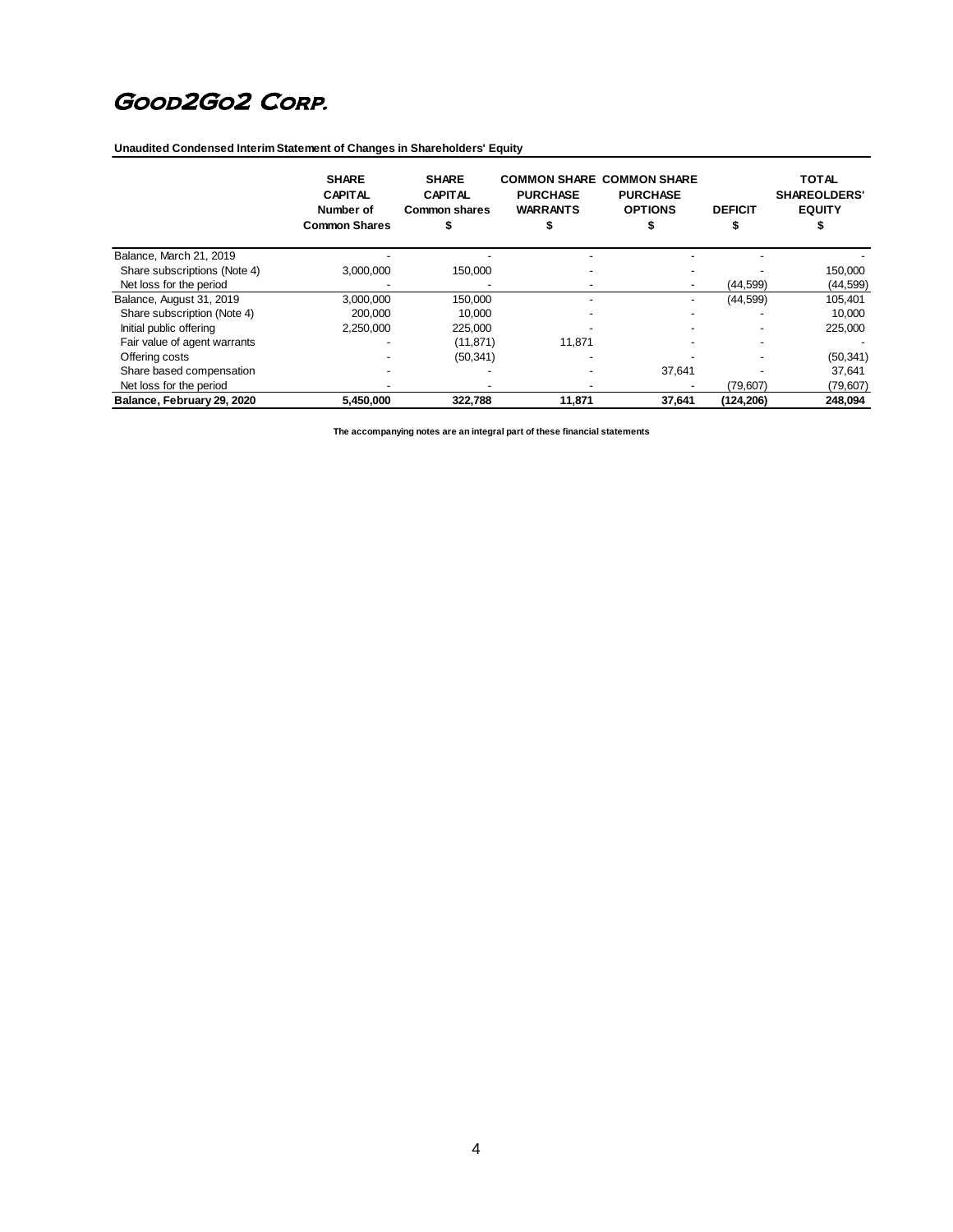|                                           | <b>Six Months Ended</b><br><b>February 29, 2020</b> |  |
|-------------------------------------------|-----------------------------------------------------|--|
| Cash (used in) provided by                |                                                     |  |
| <b>Operating activities</b>               |                                                     |  |
| Net loss for the period                   | \$<br>(79, 607)                                     |  |
| Item not involving cash:                  |                                                     |  |
| Share based compensation                  | 37,641                                              |  |
| Working capital adjustments:              |                                                     |  |
| Decrease in deferred offering costs       | 10,500                                              |  |
| Decrease in accounts payable              | (30,456)                                            |  |
| Net cash used in operating activities     | (61, 922)                                           |  |
| <b>Financing activities</b>               |                                                     |  |
| Share subscription (Note 4 a)             | 10,000                                              |  |
| Initial public offering (Note 4 a)        | 225,000                                             |  |
| Offering costs                            | (50,341)                                            |  |
| Net cash provided by financing activities | 184,659                                             |  |
|                                           |                                                     |  |
| Increase in cash for the period           | 122,737                                             |  |
| Cash, beginning of period                 | 124,091                                             |  |
| Cash, end of period                       | \$<br>246,828                                       |  |

**Unaudited Condensed Interim Statement of Cash Flows**

**The accompanying notes are an integral part of these financial statements**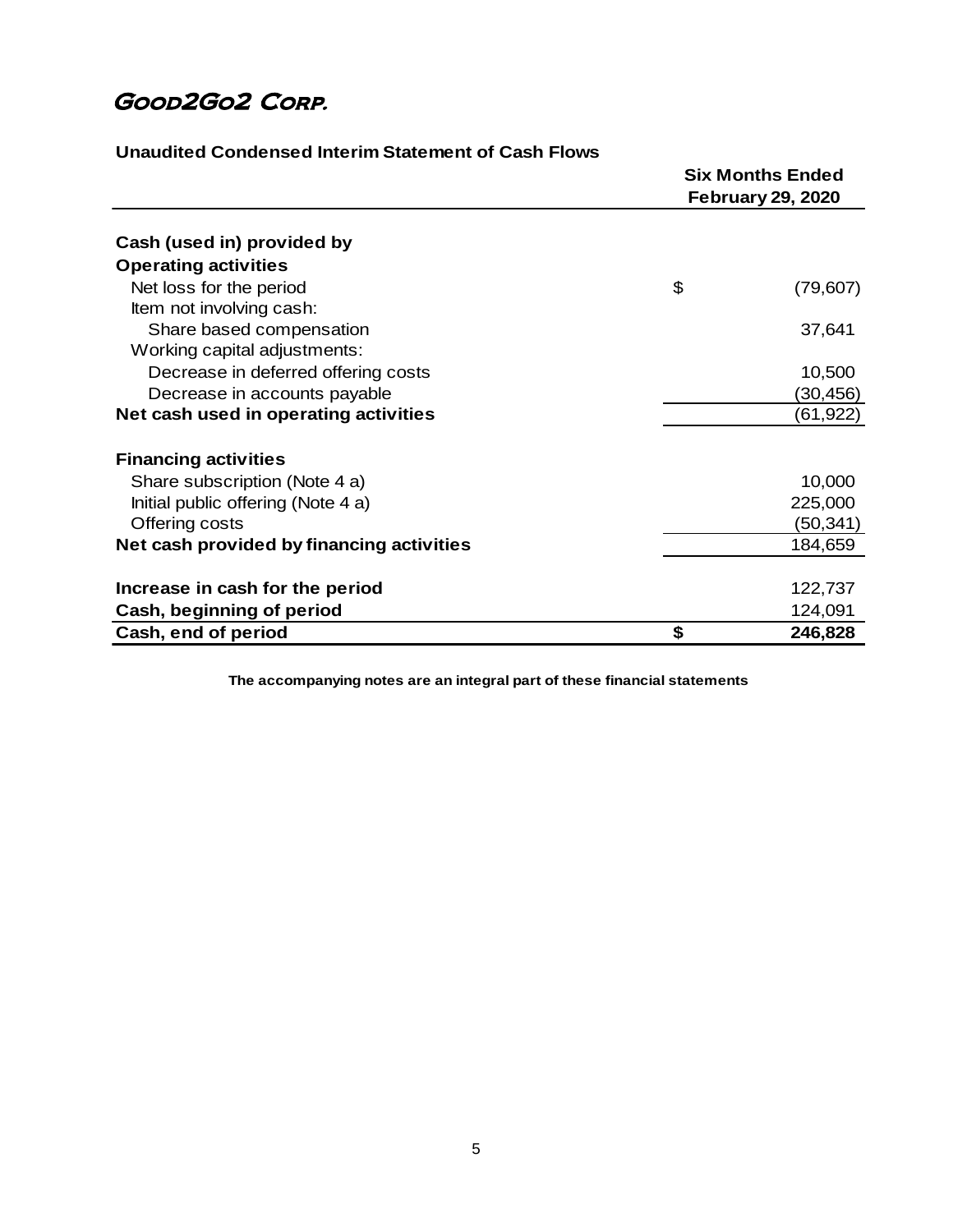# **1. INCORPORATION AND NATURE OF OPERATIONS**

Good2Go2 Corp. was incorporated under the *Canada Business Corporations Act* on March 21, 2019 and registered in the Province of Ontario on March 21, 2019 ("Good2Go2" or the "Company"). As the Company was incorporated on March 21, 2019, no comparative figures are available for presentation. The Company is classified as a Capital Pool Corporation, as defined in Policy 2.4 of the TSX Venture Exchange (the "Exchange"). The principal business of the Company will be the identification and evaluation of assets or businesses with a view to completing a Qualifying Transaction ("QT"). The Company has not commenced operations and has no assets other than cash held in trust. The Company's continuing operations as intended are dependent upon its ability to identify, evaluate and negotiate an acquisition, or business, or an interest therein. Such an acquisition will be subject to the approval of the regulatory authorities concerned and, in the case of a non- arm's length transaction, of the majority of the minority shareholders.

The proceeds raised from the issuance of share capital may only be used to identify and evaluate assets or businesses for future investment, with the exception that up to the lesser of 30% of the gross proceeds realized by the Company, in respect of the sale of its securities, or \$210,000, may be used for purposes other than evaluating businesses or assets. These restrictions apply until completion of a QT by the Company, as defined under the policies of the Exchange. The Company is required to complete its QT on or before two years from the date the Company receives regulatory approval.

The Company's head office and registered office is located at 1 King Street West, Suite 1505, Toronto, Ontario, M5H 1A1. The Company's common shares trade on the TSX Venture Exchange under the symbol GOAL.P.

## **2. BASIS OF PREPARATION**

#### **Statement of Compliance**

These unaudited interim condensed financial statements have been prepared in accordance with International Financial Reporting Standards ("IFRS") as issued by the International Accounting Standards Board ("IASB") and interpretations issued by the International Financial Reporting Interpretation Committee ("IFRIC"). These unaudited interim condensed financial statements have been prepared in accordance with International Accounting Standard 34, Interim Financial Reporting. Accordingly, they do not include all of the information required for full annual financial statements required by IFRS as issued by the IASB and interpretations issued by IFRIC. On April 20, 2020, the Board of Directors of the Company approved the unaudited interim condensed financial statements for the three and six month period ended February 29, 2020.

#### **Basis of Measurement**

The Financial Statements have been prepared on a historical cost basis except for certain financial instruments measured at fair value.

#### **Functional and Presentation Currency**

The functional and presentation currency of the Company is Canadian dollars.

#### **3. SUMMARY OF SIGNIFICANT ACCOUNTING POLICIES**

#### **Share Capital**

Common shares are classified as equity. Incremental costs directly attributable to the issuance of shares are recognized as a deduction from equity.

#### **Basic and Diluted Loss Per Share**

Basic loss per share is computed by dividing the net loss applicable to common shares by the weighted average number of common shares outstanding for the relevant period, excluding shares held in escrow.

Diluted loss per share is calculated by dividing the net loss applicable to common shares by the sum of the weighted average number of common shares issued and outstanding and all additional common shares that would have been outstanding if potentially dilutive instruments were converted. 3,200,000 common shares were excluded from the calculation as they were contingently issuable and all conditions necessary for their issuance have not been satisfied (Note 4 a).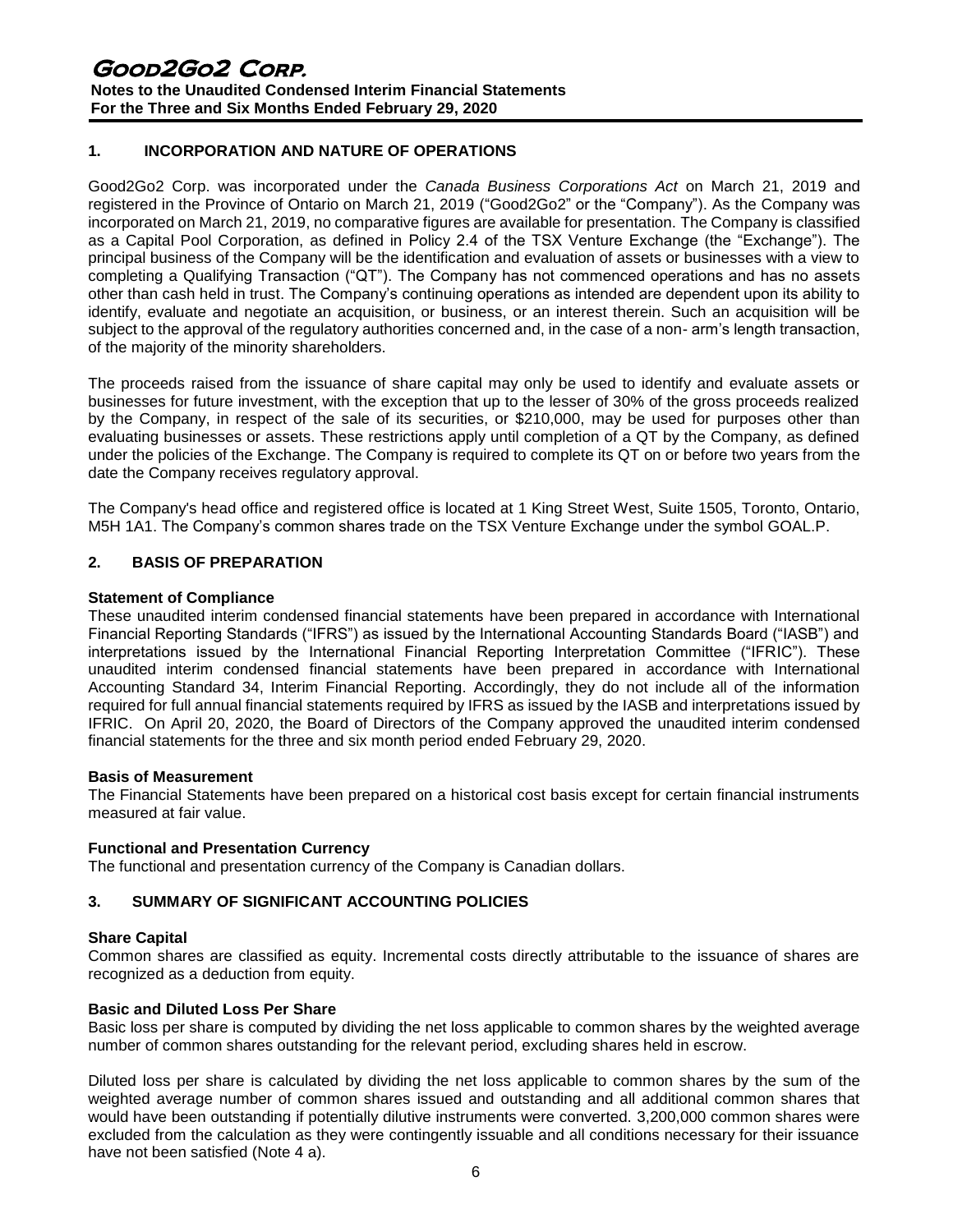# Good2Go2 Corp. **Notes to the Unaudited Condensed Interim Financial Statements For the Three and Six Months Ended February 29, 2020**

## **Offering Costs**

Offering costs relate to expenditures incurred in connection with the Company's share offerings and are charged against share capital.

#### **Share-based Compensation**

Equity-settled share based payments for directors, officers, employees, and consultants are measured at fair value at the date of grant and recorded as compensation expense in the financial statements. Share options are measured at the fair value of each tranche on the grant date and are recognized in their respective vesting period using the Company's expected forfeiture rate. Any consideration paid by directors, officers, employees and consultants on exercise of equity-settled share based payments is credited to share capital. Shares are issued from treasury upon the exercise of equity-settled share-based instruments.

#### **Financial Instruments**

#### *Recognition*

The Company recognizes financial assets and financial liabilities on the date the Company becomes a party to the contractual provisions of the instruments.

#### *Classification*

The Company classifies its financial assets and financial liabilities in the following measurement categories: i) those to be measured subsequently at fair value (either through other comprehensive loss or through profit or loss), and ii) those to be measured at amortized cost. The classification of financial assets depends on the business model for managing the financial assets and the contractual terms of the cash flows. Financial liabilities are classified as those to be measured at amortized cost unless they are designated as those to be measured subsequently at fair value through profit or loss (irrevocable election at the time of recognition). For assets and liabilities measured at fair value, gains and losses are either recorded in profit or loss or other comprehensive loss.

The Company reclassifies financial assets when and only when its business model for managing those assets changes. Financial liabilities are not reclassified.

The Company has implemented the following classifications:

Cash held in trust is classified as fair value through profit and loss and any period change in fair value is recorded in profit or loss. Accounts payable and accrued liabilities are classified as other financial liabilities and measured at amortized cost using the effective interest rate method.

#### *Measurement*

All financial instruments are required to be measured at fair value on initial recognition, plus, in case of a financial asset or financial liability not at fair value through profit or loss, transaction costs that are directly attributable to the acquisition or issue of the financial asset or financial liability. Transaction costs of financial assets and financial liabilities carried at FVTPL are expensed in profit or loss.

Financial assets that are held within a business model whose objective is to collect the contractual cash flows, and that have contractual cash flows that are solely payments or principal and interest on the principal outstanding are generally measured at amortized cost at the end of the subsequent accounting periods. All other financial assets including equity investments are measured at their fair values at the end of subsequent accounting periods, with any changes taken through profit and loss or other comprehensive loss (irrevocable election at the time of recognition).

Additional fair value measurement disclosure includes classification of financial instrument fair values in a fair value hierarchy comprising three levels reflecting the significance of the inputs used in making the measurements which are as follows:

Level 1: Valuations based on quoted prices (unadjusted) in active markets for identical assets or liabilities;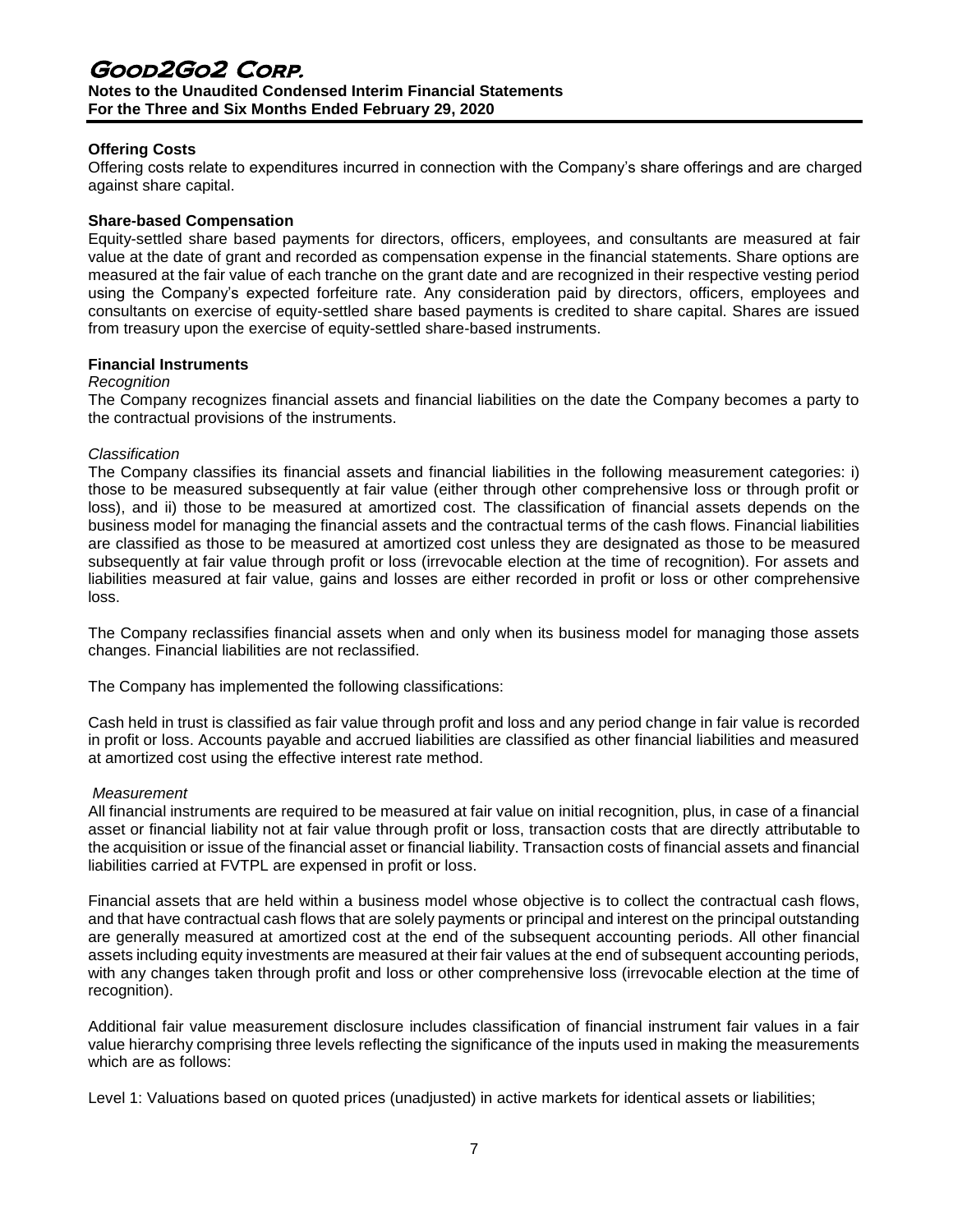# Good2Go2 Corp. **Notes to the Unaudited Condensed Interim Financial Statements For the Three and Six Months Ended February 29, 2020**

Level 2: Valuations based on directly or indirectly observable inputs in active markets for similar assets or liabilities, other than Level 1 prices, such as quoted interest or currency exchange rates; and Level 3: Valuations based on significant inputs that are not derived from observable market data, such as discounted cash flow methodologies based on internal cash flow forecasts.

Cash held in trust is a level 1 financial instrument measured at fair value on the statements of financial position.

#### **Income Taxes**

Income tax expense consists of current and deferred tax expense. Current and deferred tax are recognized in profit or loss except to the extent that it relates to items recognized directly in equity or other comprehensive income.

Current tax is recognized and measured at the amount expected to be recovered from or payable to the taxation authorities based on the income tax rates enacted or substantively enacted at the end of the reporting period and includes any adjustment to taxes payable in respect of previous years.

Deferred tax is recognized on any temporary differences between the carrying amounts of assets and liabilities in the financial statements and the corresponding tax baes used in the computation of taxable earnings. Deferred tax assets and liabilities are measured at the tax rates that are expected to apply in the period when the asset is realized and the liability is settled. The effect of a change in the enacted or substantively enacted tax rates is recognized in net earnings and comprehensive income or in equity depending on the item to which the adjustments relate.

Deferred tax assets are recognized to the extent future recovery is probable. At each reporting period end, deferred tax assets are reduced to the extent that it is no longer probable that sufficient taxable earnings will be available to allow all or part of the assets to be recovered.

#### **Measurement Uncertainty**

The preparation of financial statements, in conformity with IFRS accounting principles, requires management to make estimates and assumptions that affect the reported amounts of assets and liabilities, and the reported amounts of revenues and expenses during the period. Actual results could differ from those estimates used in the financial statements.

#### **4. SHARE CAPITAL**

#### **a) Common Shares**

#### Authorized:

Unlimited common shares

Issued:

The following table sets out the changes in common shares during the period.

|                                  | <b>Number of Common Shares</b> | Amount \$ |
|----------------------------------|--------------------------------|-----------|
| Balance, March 21, 2019          |                                |           |
| Share subscriptions (1)          | 3,000,000                      | 150,000   |
| Balance, August 31, 2019         | 3,000,000                      | 150,000   |
| Share subscription (1)           | 200,000                        | 10.000    |
| Initial public offering (2)      | 2,225,000                      | 225,000   |
| Fair value of agent warrants (2) |                                | (11, 871) |
| Offering costs (2)               | ٠                              | (50,341)  |
| Balance, February 29, 2020       | 5,450,000                      | 322,788   |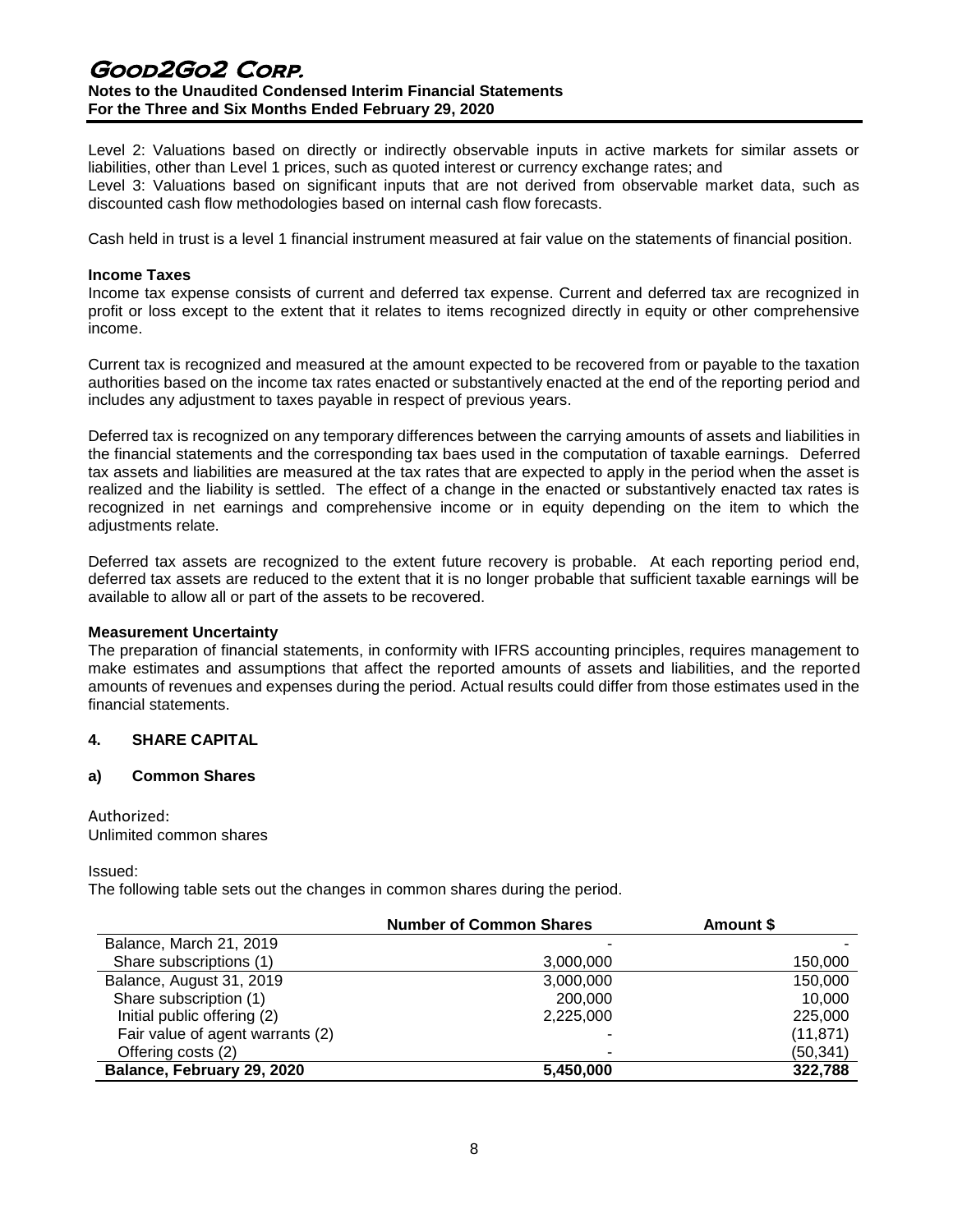## **1) Escrowed Shares**

The Company issued a total of 3,200,000 common shares at \$0.05 per share for total proceeds of \$160,000. The 3,200,000 common shares issued at \$0.05 per share, will be held in escrow pursuant to the requirements of the Exchange. All common shares granted to directors and officers prior to the completion of a Qualifying Transaction, must also be deposited in escrow until the final exchange bulletin is issued.

All common shares of the Company acquired in the secondary market prior to the completion of a Qualifying Transaction by a Control Person, as defined in the policies of the Exchange, are required to be deposited in escrow. Subject to certain permitted exemptions, all securities of the Company held by principals of the resulting issuer will also be subject to escrow.

## **2) Initial Public Offering**

On February 13, 2020, the Company completed its initial public offering (the "Offering") of 2,250,000 common shares at a purchase price of \$0.10 per common share for gross proceeds of \$225,000. During the period ended February 29, 2020, the Company incurred costs of \$50,423 directly related to the Offering.

Haywood Securities Inc., (the "Agent") acted as the agent for the initial public offering. In connection with the Offering, the Company granted to the Agent, common share purchase warrants to acquire 225,000 common shares (the "Warrants"). Each Warrant is exercisable to acquire one common share at a price of \$0.10 until February 12, 2022. The estimated fair value attributed to the Warrants was \$11,871. In connection with the Offering, the Agent was paid a cash commission equal to 10% of the aggregate gross proceeds from the sale of the common shares. The Company also paid a corporate finance fee of \$12,500 to the Agent and reimbursed the Agent for legal fees and other reasonable expenses incurred pursuant to the Offering.

## **Weighted Average Shares Outstanding**

The following table summarizes the weighted average shares outstanding:

|                                                        | <b>Three Months Ended</b><br><b>February 29, 2020</b> | <b>Six Months Ended</b><br><b>February 29, 2020</b> |
|--------------------------------------------------------|-------------------------------------------------------|-----------------------------------------------------|
| Weighted Average Shares Outstanding, basic and diluted | 395.604                                               | 395.604                                             |

As at February 29, 2020, 3,200,000 common shares were excluded from the calculation as they were contingently issuable and all conditions necessary for their issuance have not been satisfied. At February 29, 2020, there were 225,000 Warrants and 505,000 Options that could be exercised, however they are anti-dilutive.

The effects of any potential dilutive instruments on loss per share are anti-dilutive and therefore have been excluded from the calculation of diluted loss per share.

#### **b) Common Share Purchase Warrants**

The following table sets out the changes in warrants during the period ended February 29, 2020:

| <b>Warrants</b>                                 | <b>Number</b><br>of Warrants | <b>Weighted Average</b><br>Price \$ |
|-------------------------------------------------|------------------------------|-------------------------------------|
| Outstanding, March 21, 2019 and August 31, 2019 |                              | -                                   |
| Warrants issued                                 | 225,000                      |                                     |
| Balance, February 29, 2020                      | 225,000                      | \$0.10                              |

In connection with the Offering, the Company granted to the Agent warrants to acquire 225,000 common shares (the "Warrants"). Each Warrant is exercisable to acquire one common share at a price of \$0.10 until February 12, 2022. The fair value of the Warrants were estimated on the date of the issue using the Black-Scholes option pricing model with the following assumptions: dividend yield 0%, discount rate 1.51%, expected volatility 100% and expected life of 2 years. The fair value attributed to the 225,000 Warrants was \$11,871.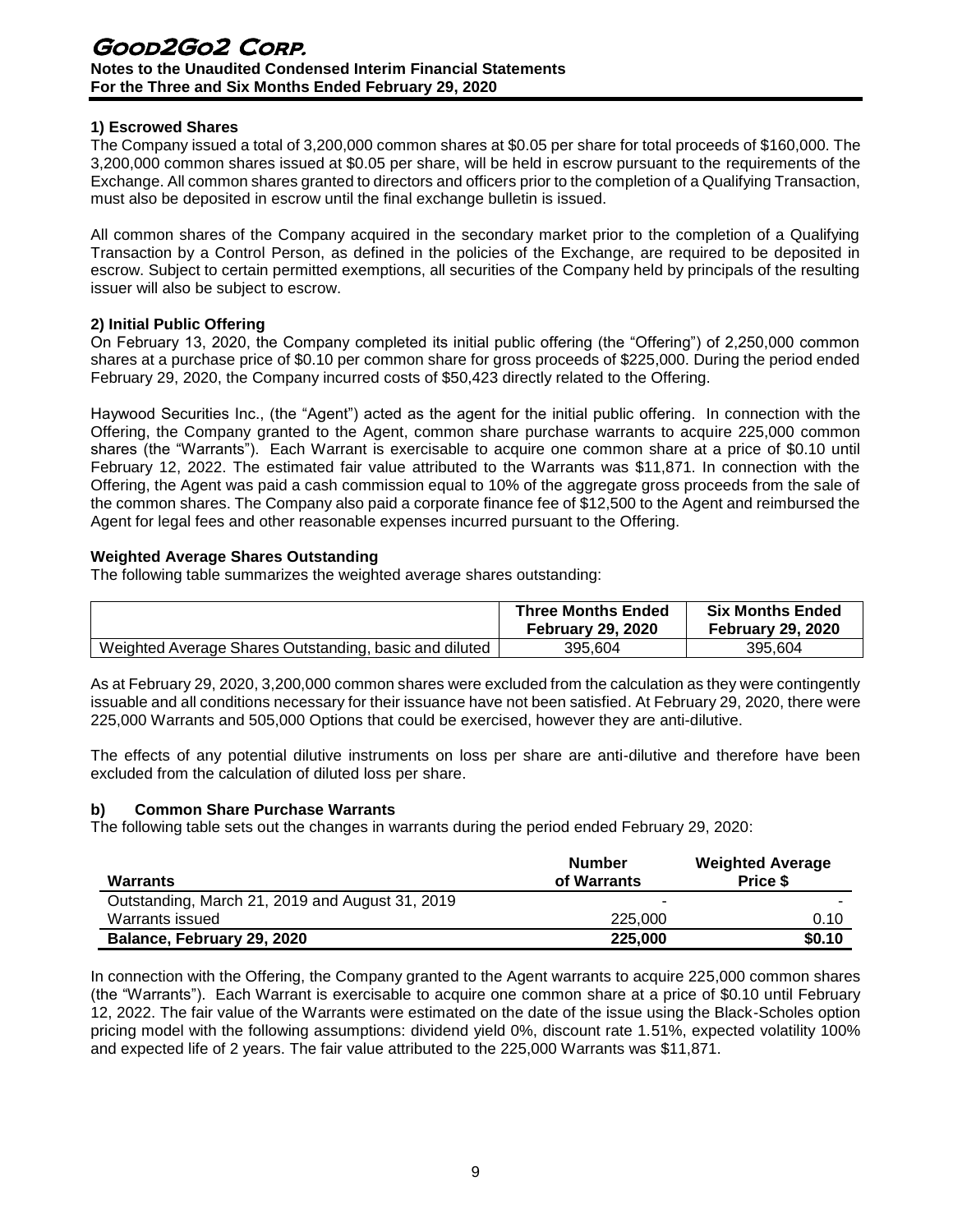The following table summarizes the outstanding warrants as at February 29, 2020:

| Number of | <b>Exercise</b> | Expiry                   | <b>Weighted Average</b>       | <b>Warrant</b> |
|-----------|-----------------|--------------------------|-------------------------------|----------------|
| Warrants  | Price           | Date                     | <b>Remaining Life (Years)</b> | Value (\$)     |
| 225,000   | \$0.10          | <b>February 12, 2022</b> | .96                           | 11,871         |

## **c) Common Share Purchase Options**

The Company has a stock option plan to provide incentives for directors, officers, employees and consultants of the Company. Options may be granted for a maximum term of five years from the date of the grant. They are non-transferable and are exercisable as determined by the Directors when the option is granted. Options expire within 12 months after completion of a qualifying transaction or within 90 days of termination of employment or holding office as director or officer of the Company and, in the case of death, expire within a maximum period of one year after such death, subject to the expiry date of the option. The stock option plan is subject to regulatory approval. Any shares issued upon exercise of the options prior to the Company entering into a Qualifying Transaction will be subject to escrow restrictions.

Upon closing of the Offering, the Company granted 505,000 common share purchase options to directors and officers. Each common share purchase option entitles the holder to acquire one common share of the Company at an exercise price of \$0.10 until February 12, 2025 (the "Options"). The fair value of the Options were estimated on the date of the issue using the Black-Scholes option pricing model with the following assumptions: dividend yield 0%, discount rate 1.39%, expected volatility 100%, forfeiture rate 0% and expected life of 5 years. The Company recorded the estimated fair value of the Options of \$37,641 as non-cash stock-based compensation expense.

The following table is a summary of the status of the Company's stock options and changes during the period ended August 31, 2019:

|                                             | <b>Number</b><br>of Options | <b>Weighted Average</b><br><b>Exercise Price \$</b> |
|---------------------------------------------|-----------------------------|-----------------------------------------------------|
| Balance, March 21, 2019 and August 31, 2019 |                             |                                                     |
| Granted                                     | 505,000                     | 0.10                                                |
| Balance, February 29, 2020                  | 505,000                     | 0.10                                                |

The following table is a summary of the Company's stock options outstanding and exercisable as at February 29, 2020:

|                                 |                             | <b>Options Outstanding</b><br>Weighted<br>Average |                       |                             | <b>Options Exercisable</b><br>Weighted<br>Average |
|---------------------------------|-----------------------------|---------------------------------------------------|-----------------------|-----------------------------|---------------------------------------------------|
| <b>Exercise</b><br><b>Price</b> | <b>Number</b><br>of Options | <b>Remaining Life</b><br>(Years)                  | <b>Expiry</b><br>Date | <b>Number</b><br>of Options | <b>Exercise</b><br>Price \$                       |
| \$0.10                          | 505,000                     | 4.96                                              | February 12, 2025     | 505,000                     | 0.10                                              |

Any shares issued upon exercise of the options prior to the Company entering into a Qualifying Transaction will be subject to escrow restrictions.

The stock option plan is subject to regulatory approval.

# **5. FINANCIAL RISK MANAGEMENT OBJECTIVES AND POLICIES**

#### **Capital Management**

The Company's objective when managing capital is to maintain its ability to continue as a going concern, in order to provide returns for the shareholders and benefits for other stakeholders. The Company includes equity, comprised of share capital and deficit, in the definition of capital.